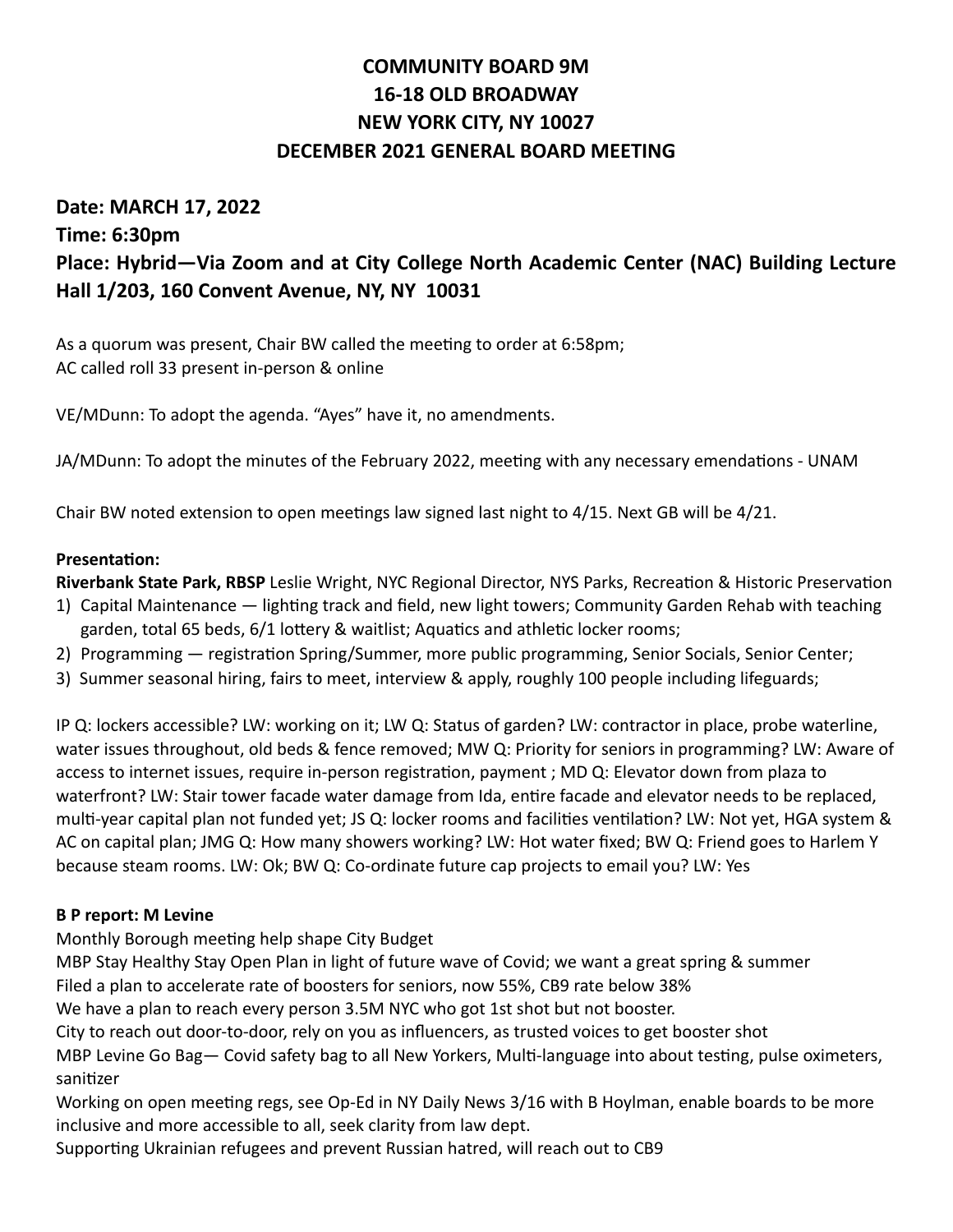Another Uptown Store MBP uptown district office 3/31 giveaway 1st Woman History event- will update on location & agenda Harlem Restaurant week 3/27, support small business New MBP liaison Nina White (applause)

ET Q: Feels like 2 cities when it comes to Covid, restaurants, no masking, relax regs give people false sense of security; S. Korea Hosp run out of O2; NYC still not respecting respiratory virus; ML: Appreciate you taking virus seriously. But many people sick of it. We need to keep safe. I talk with many public health leaders. PH experts urged us to put pulse oximeters in packages. We want people to have the tools; WA Q: CB members have to reapply? ML: We are thrilled with record apps. A testament to you! Online process. Nina- you may have latest info. Will not be board specific, a mix of all applicants. Work with your council member. WA Q: Indiv or in groups? ML: Mixed, almost 900 applicants. Large zoom and breakout groups. Reps from MBP office, council member staffs, appointed reps, others, to see how applicants interact and if they work well with others; MHC Q: How CBs can help push for hybrid func? ML: I strongly support, need legislation, contact your state legislators; BW: Thank you for joining, Happy Purim and Happy St. Patrick's Day!

## **Presentation:**

## **Together Community Moving Forward, Tayshana Chicken Murphy Foundation (TCMF) Taylonn Murphy, Founder & Executive Director -TCMF**

Community Planning and Summer Programming

I am a transformative mentor and violence interruption specialist

Re-entry grant, collaboration with non-profits in NC, Walmart bring 20 skids to NYCHA, household goods cleaning, clothes, to families who lost members to gun violence. Manhattanville and Grant distribution Fed grant 12-16 yr-olds prone to trouble, care program keep away from gang and gun violence, need funding

## **Reports:**

## **Chair: BW**

Submitted written report

Tidal wave of evictions, landlords' pent up desire to evict, public counselors overwhelmed

A crush of cases, tenants have right to counsel

Continue to work on rezoning Morningside Heights, or else super-tall towers like JTS and UTS Mayor release prelim budget

IBO release funding project \$3.9B surplus for this year, but long-term outlook uncertain, future higher property taxes; injections of Covid and BBB limited; many labor union contracts only pencil in 3% wage increase but actual closer to 7%; closing window of opportunity, City will tighten budget with cuts. We should work now because money can go away

B-HEARD (Behavioral Health Emergency Assistance Response Division)—need to extend to 24 hours. Mayor's pilot now not respond after 8pm, center on Mental Health issues

MD Q: Have witnessed several mental health events and no B-HEARD or police, waited for +30 mins. How many times they get sent per day? BW: need update-Angelica Perez(?) at District Cabinet Meeting? Deep unmet need. VE: Speak to board too.

JA Q: What cuts? BW: Sen. Jackson state budget cuts, not filling vacant positions: LPC; no increase in cap funding for housing

Can anyone from CB9 review Mayor's budget and testify? TIL & AMCP CB9 testimony led to oversight hearings MD Q: Property taxes, businesses closing, people struggle to maintain homes? BW: Asked about late/missed repayments IBO didn't respond; Don't expect residential taxes to decline, commercial vacancies may be some pain before conversion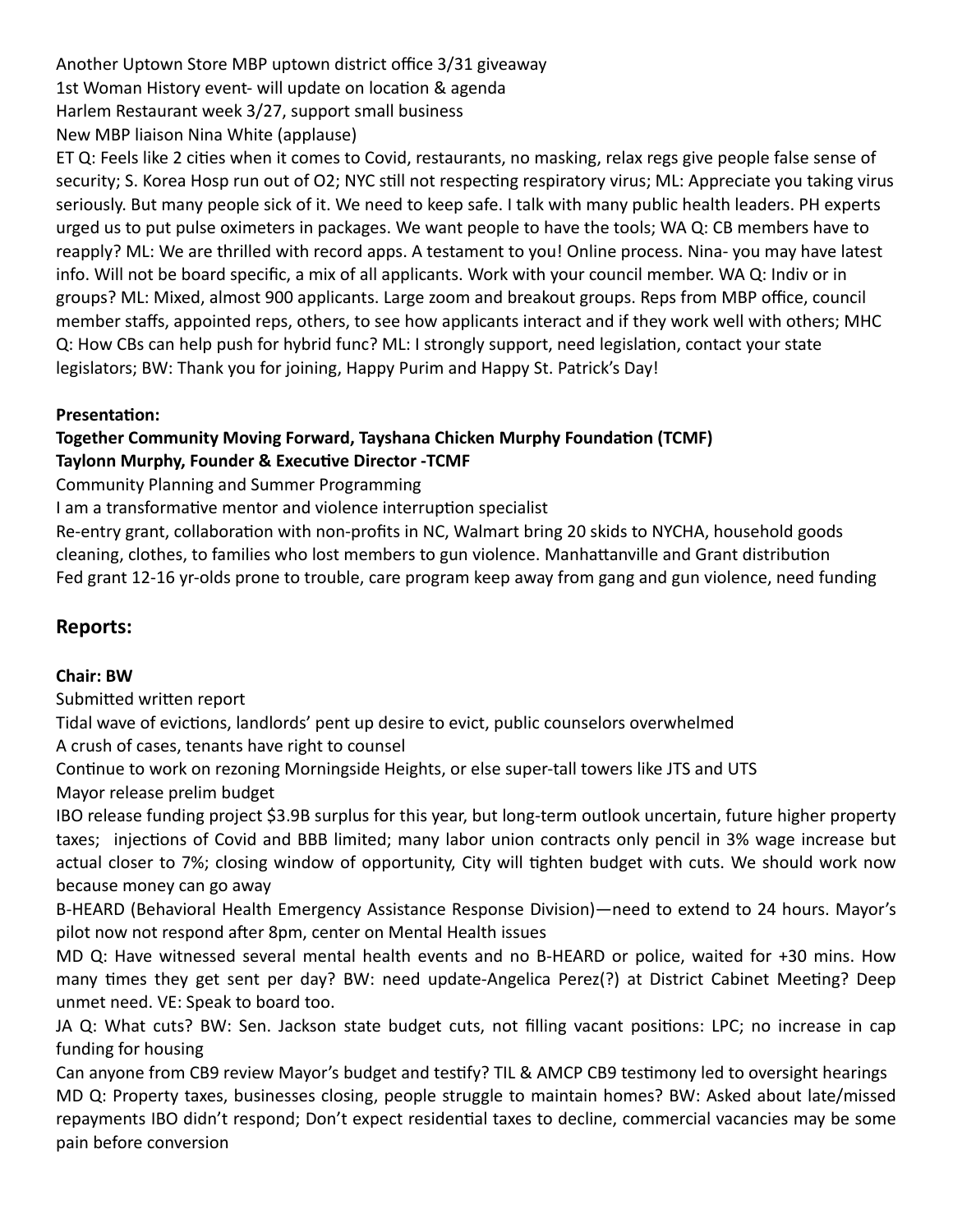**Treasurer: KB** Report in packet

## **DM Report: E Prince**

Submitted written report SYEP 2022, two 6-week cohorts, applications due 4/22 Tax prep, watch changes in tax credits, child credits, etc.; NYC DCWP co-ordinate tax season initiative [NYC.gov/taxprep](http://NYC.gov/taxprep) Thanks to Anthony Achille for CUNY facility support

## **WHDC: PWJ**

Submitted written report Annual Board Meeting 2/26 Classical Theater of Harlem and RKO project Community Benefits Grants engaging in programs & attending committee meetings West Harlem Arts Alliance, more info soon Thanks to Zead Ramadan & VE & Committee Chairs with submitted questions Exec Dir app deadline 3/24 Partner with Riverside Park Conservancy Summer Camp scholarships

## **UMEZ: GMT**

## **Strategic Planning Committee: V Edwards**

SPC question In-kind benefits 20M, what is status \$19,000,600(?) still available Need to use wisely Columbia space very expensive, 1 night theater \$5K \$20M affordable housing \$2M Marcus Garvey Project: 1 building, 1 foundation 150 units of affordable housing & LGBTQ Center Money loans, not grants getting interest Asked questions project site workers 40% supposed to be local, no answer Problem with hiring , what is apprentice program? Don't know status Hope continuation of conversation to make sure benefits, because term limited Scholarships— asked and got more transparency, where students and outreach Legal Assistance Fund? VE: still going back and forth

## **Public Session:**

**J Adewumi:** Show video, studies show arts can drive Econ growth, example 125th St. corridor—Apollo Theater, Magic Johnson Theater

Community celebrates lives lost to Covid

Now ask for reso of support for 13th Annual Multi-Cultural Festival 6/18/2022; PW: voted in Transport Comm WA Q: Funded in both places; MHC: husband had great time!; BW: move to new business

**Ann Rocker:** Difficult to have meetings on computer or phone. Thank community getting back to where we were 2 years ago; please to see everyone; I need to see the MBP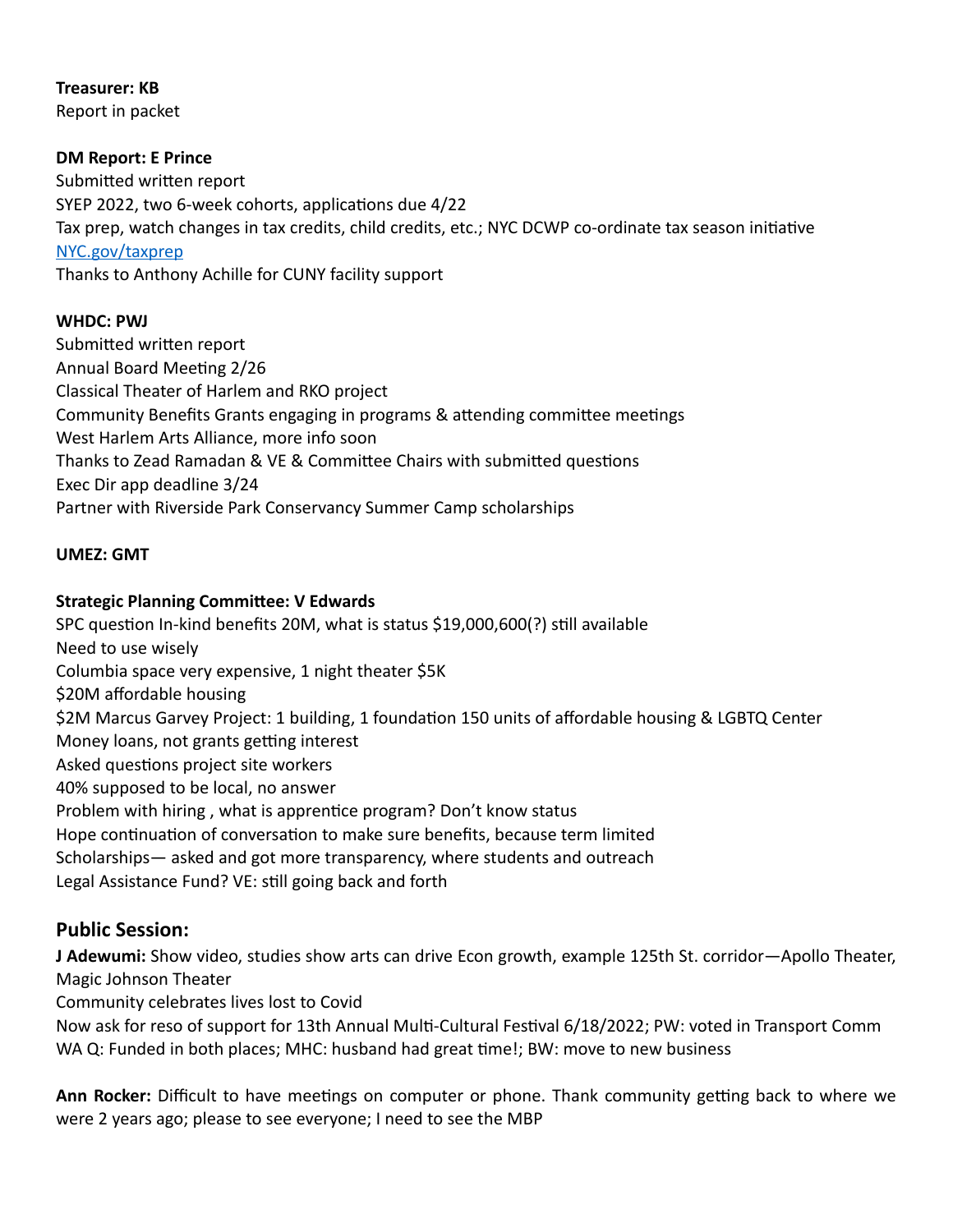**Anthony Achille, Government, Community & Cultural Affairs, CUNY:** Thank you, spent last 2 years online Update on CC construction projects in community: Fire House Art Studio 504 W 140th St supposed to start late 2020, looking to restart next 2 weeks; will house art programs and grad art programs, art studios, offices, public programs when ready will share with EP

MD Q: Building on corner of 141st and Convent? AA: Alumni house, will inquire; BW: was proposal need ADA compliant? Need 5 story elevator; SP Q: How long Fire House project? AA: 1.5-2 years, can update; LW: two exterior projects of 1380th & Convent, Wingate Hall, entrance going to be changed? AA: roof leaking, scaffolding, give update soon; Hight School Science & Math needed elevator install & then ramp

**Michael Prettyman, Visual Artist & Professor CUNY:** loose 260 Convent Ave coalition to remove Halal Food truck, corner of 140th & Convent. Despite contacting Sanitation, Parking, didn't move in 6 months. Woken up of 12 every night by men loading bottled water, have roach & rats. Owners added 5pm coffee truck, now 21 hours/day. Imagine in front of Dakota or Ansonia, one community enforced one way, and one community is enforced another way.

BW: CT or PWJ where are we with 26th Precinct on this? LQH: Health Committee work to get moved; CT: 26th in process; ET: Not moved since Harlem 5K; various comments on need to follow up

## **S Mortensen:**

Save the Date 4/30 April Tyler Memorial 12-1pm Jackie Robinson Park, if you want to help or participate fill online form;

Save the Date 5/7 Block Association 150th St Plant Sale, fundraiser Block and Garden on 150th St.; Save the Date 6/18 Team-Up to Clean Up, started with Covid when there was no clean-up, WACT & WHDC co-

sponsors, hubs throughout CB9 to get tools for cleanup.

#### **Daryl Cochrane, Manhattan Community Service Center Director, NYC Commission on Human Rights:**

Member of C12 Tax prep sites Leave literature, info on new protections 3/30 Day of Visibility for Domestic Workers 3/22 Combat Anti-Asian violence Enforce non-discriminatory housing, employment biases, with law enforcement

## **Louis Bailey, Community Organizer & Outreach Coordinator, WE ACT:**

3/24 6pm, Energy Efficiency Equity & Jobs Act, bill for communities to get what they deserve 4/9 Membership meeting, candidate forums

**M Wallace:** Hope hybrid continue for seniors, for health and inclusivity; thanks to Zead & Victor for Senior Center; Will not renew CB membership so Senior Committee no co-chairs; Get SC info sent 2-weeks early by mail and by hand, unsustainable; urge CB9 additional committee members from 3 to 6. Supporting seniors with more funds and energy, will make things better for everyone. BW: Senior Center has 4 board members but more public members. Numerous expressions of thanking and missing MW.

## **Elected Officials**

## **J Francis for Council Member Shaun Abreu**

District 7, Director of Housing & Constituent Services CUNY, Citizenship Now, Jessica Pena, Esq.